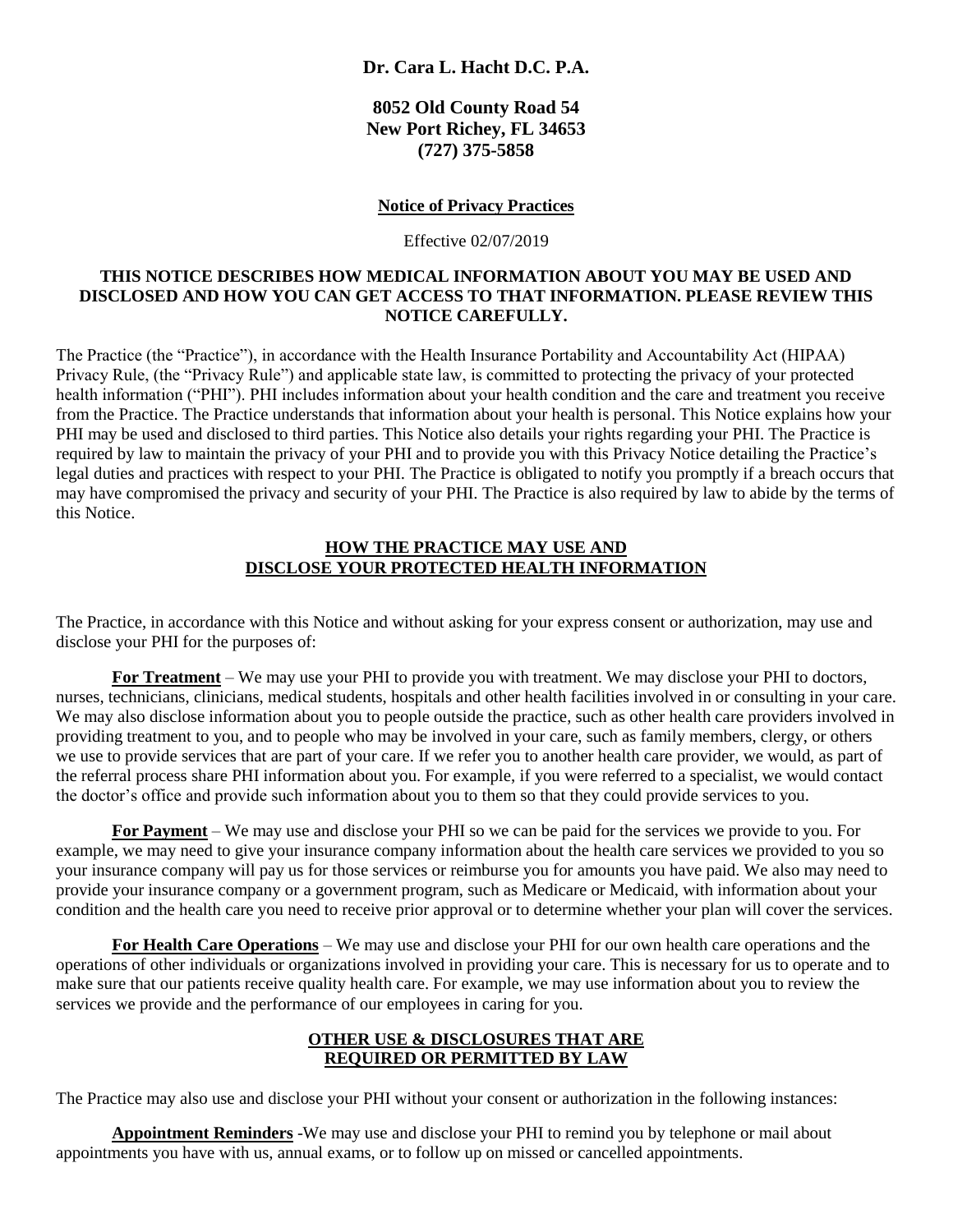**Individuals Involved in Your Care or Payment for Your Care** – We may disclose to a family member, other relative, a close friend, or any other person identified by you certain limited PHI that is directly related to that person's involvement with your care or payment for your care. We may use or disclose your PHI to notify those persons of your location or general condition. This includes in the event of your death unless you have specifically instructed us otherwise. If you are unable to specifically agree or object, we may use our best judgment when communicating with your family and others.

**Disaster Relief -** We also may use or disclose your PHI to an authorized public or private entity to assist in disaster relief efforts. This will be done to coordinate information with those organizations in notifying a family member, other relative, close friend or other individual of your location and general condition.

**De-identified Information** – The Practice may use and disclose health information that may be related to your care but does not identify you and cannot be used to identify you.

**Business Associate** – The Practice may use and disclose PHI to one or more of its business associates if the Practice obtains satisfactory written assurance, in accordance with applicable law, that the business associate will appropriately safeguard your PHI. A business associate is an entity that assists the Practice in undertaking some essential function, such as a billing company that assists the office in submitting claims for payment to insurance companies.

**Personal Representative** – The Practice may use and disclose PHI to a person who, under applicable law, has the authority to represent you in making decisions related to your health care.

**Emergency Situations** – The Practice may use and disclose PHI for the purpose of obtaining or rendering emergency treatment to you provided that the Practice attempts to obtain your Consent as soon as possible: The Practice may also use and disclose PHI to a public or private entity authorized by law or by its charter to assist in disaster relief efforts, for the purpose of coordinating your care with such entities in an emergency situation.

**Public Health and Safety Activities** – The Practice may disclose your PHI about you for public health activities and purposes. This includes reporting information to a public health authority that is authorized by law to collect or receive the information. These activities generally include:

- To prevent or control disease, injury or disability
- To report births or deaths
- To report child, elder, or dependent adult abuse or neglect
- To report reactions to medications or problems with products
- To notify people of recalls of products they may be using
- To notify a person who may have been exposed to a disease or may be at risk for contracting or spreading a disease or condition.

**Victims of Abuse, Neglect or Domestic Violence** – We may disclose your PHI to a government authority authorized by law to receive reports of abuse, neglect, or domestic violence, if we believe an adult or child is a victim of abuse, neglect, or domestic violence. This will occur to the extent the disclosure is (a) required by law, (b) agreed to by you, (c) authorized by law and we believe the disclosure is necessary to prevent serious harm, or, (d) if you are incapacitated and certain other conditions are met, a law enforcement or other public official represents that immediate enforcement activity depends on the disclosure.

**Health Oversight Activities** – We may disclose your PHI to a health oversight agency for activities authorized by law, including audits, investigations, inspections, licensure or disciplinary actions. These and similar types of activities are necessary for appropriate oversight agencies to monitor the nation's health care system, government benefit programs, and for the enforcement of civil rights laws.

**Judicial and Administrative Proceedings** – We may disclose your PHI in response to a court or administrative order. We also may disclose information about you in response to a subpoena, discovery request, or other legal process but only if efforts have been made to tell you about the request or to obtain an order protecting the information to be disclosed.

**Disclosures for Law Enforcement Purposes** – We may disclose your PHI to law enforcement officials for these purposes: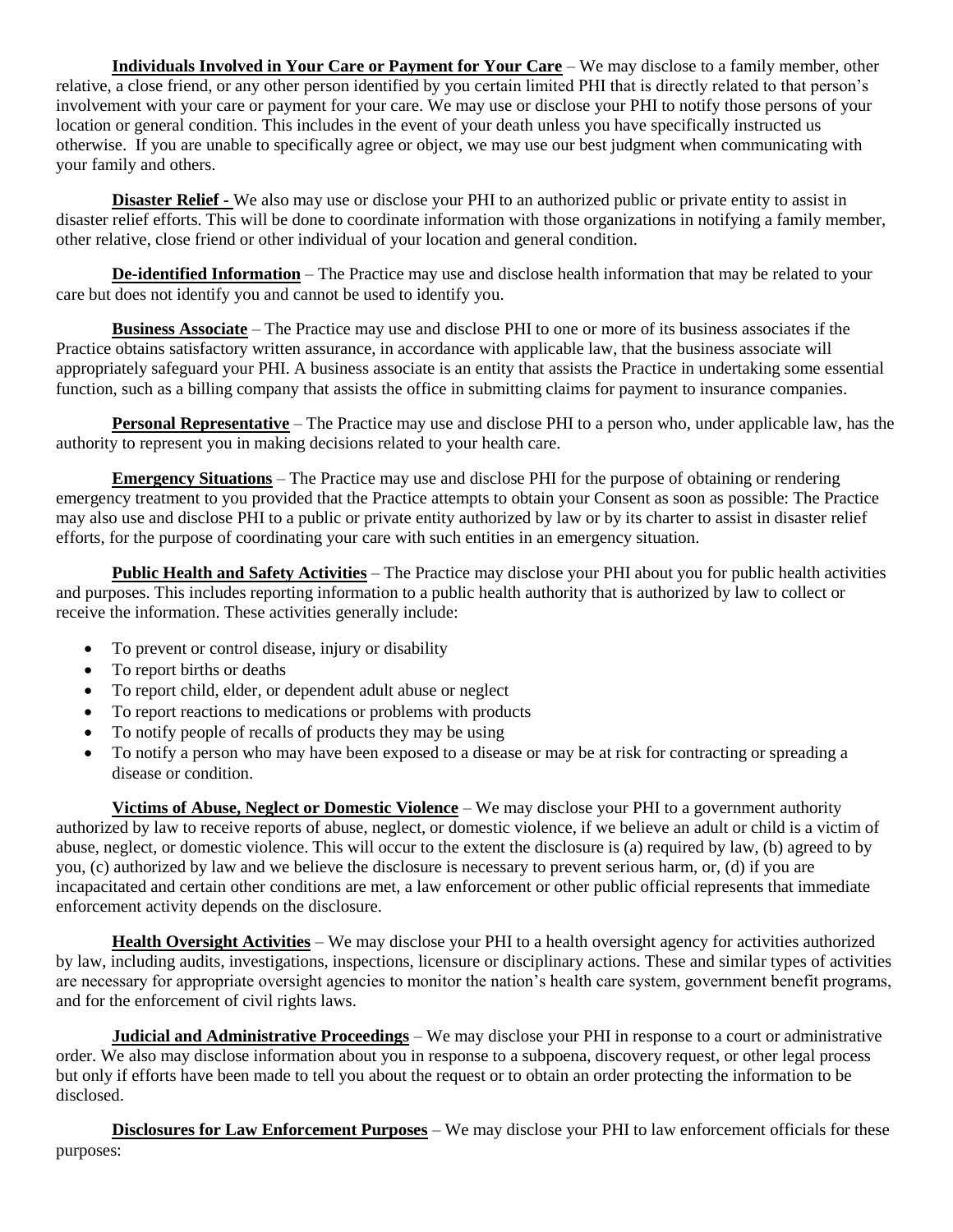- As required by law
- In response to a court, grand jury or administrative order, warrant or subpoena
- To identify or locate a suspect, fugitive, material witness or missing person
- About an actual or suspected victim of a crime if, under certain limited circumstances, we are unable to obtain that person's agreement
- To alert a potential victim or victims or intending harm ("duty to warn")
- To alert law enforcement officials to a death if we suspect the death may have resulted from criminal conduct
- About crimes that occur at our facilities
- To report a crime, a victim of a crime or a person who committed a crime in emergency circumstances

**To Avert Serious Threat to Health or Safety** – We will use and disclose your PHI when we have a "duty to report" under state or federal law because we believe that it is necessary to prevent a serious threat to your health and safety or the health and safety of the public or another person. Any disclosure would be to help prevent a threat.

**Coroners, Medical Examiners and Funeral Directors** – We may disclose your PHI to a coroner or medical examiner for purposes such as identifying a deceased person and determining cause of death. We also may disclose information to funeral directors so they can carry out their duties.

**Organ, Eye or Tissue Donation** – To facilitate organ, eye or tissue donation and transplantation, we may disclose your PHI to organizations that handle organ procurement, banking or transplantation.

**Workers Compensation** – We may disclose your PHI to the extent necessary to comply with worker's compensation and similar laws that provide benefits for work-related injuries or illness without regard to fault.

**Special Government Functions** – If you are a member of the armed forces, we may release your PHI as required by military command authorities. We may also release information about foreign military authority. We may disclose information about you to authorized federal officials for intelligence, counter-intelligence and other national security activities authorized by law.

**Research** – We may use and/or disclose your PHI for research projects that are subject to a special review process. If researchers are allowed access to information that information that identifies who you are, we will ask for your permission.

**Fundraising** – We may contact you with respect to fundraising campaigns. If you do not wish to be contacted for fundraising campaigns, please notify our Privacy Officer in writing.

### **AUTHORIZATION**

The following uses and/or disclosures specifically require your express written permission:

**Marketing Purposes** – We will not use or disclose your PHI for marketing purposes for which we have accepted payment without your express written permission. However, we may contact you with information about products, services or treatment alternatives directly related to your treatment and care.

**Sale of Health Information** – We will not sell your PHI without your written authorization. If you do authorize such a sale, the authorization will disclose that we will receive compensation for the information that you have authorized us to sell. You have the right to revoke the authorization at any time, which will halt any future sale.

Uses and/or disclosures other than those described in this Notice will be made only with your written authorization. If you do authorize a use and/or disclosure, you have the right to revoke that authorization at any time by submitting a revocation in writing to our Privacy Officer. However, revocation cannot be retroactive and will only impact uses and/or disclosures after the date of revocation.

# **YOUR RIGHTS**

**Right to Revoke Authorization** – You have the right to revoke any Authorization or consent you have given to the Practice, at any time. To request a revocation, you must submit a written request to the Practice's Privacy Officer.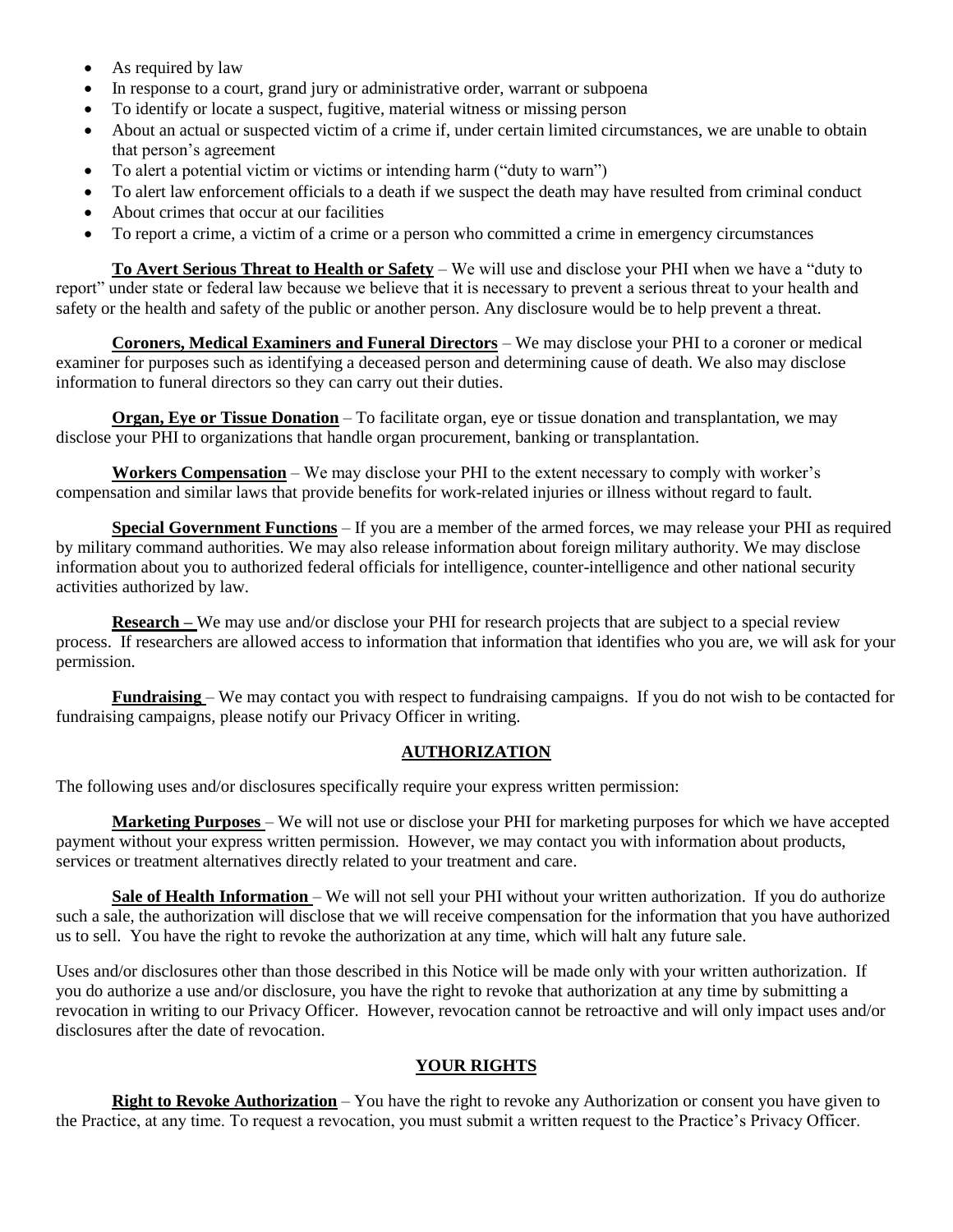**Right to Request Restrictions** – You have the right to request that we restrict the uses or disclosures of your information for treatment, payment or healthcare operations. You may also request that we limit the information we share about you with a relative or friend of yours. You also have the right to restrict disclosure of information to your commercial health insurance plan regarding services or products that you paid for in full, out-of-pocket, and we will abide by that request unless we are legally obligated to do otherwise.

We are not required to agree to any other requested restriction. If we agree, we will follow your request unless the information is needed to a) give you emergency treatment, b) report to the Department of Health and Human Services, or c) the disclosure is described in the "Uses and Disclosures That Are Required or Permitted by Law" section. To request a restriction, you must provide your request in writing to the Practice's Privacy Officer. You must tell us: a) what information you want to limit, b) whether you want to limit use or disclosure or both, and c) to whom you want the limits to apply. Either you or we can terminate restrictions at a later date.

**Right to Receive Confidential Communications** – You have the right to request that we communicate your PHI in a certain way or at a certain place. For example, you can ask that we only contact you by mail or at work.

If you want to request confidential communications you must do so in writing to our Practice's Privacy Officer and explain how or where you can be contacted. You do not need to give us a reason for your request. We will accommodate all reasonable requests.

**Right to Inspect and Copy** – You have the right to inspect and request copies of your information.

To inspect or copy your information, you may either complete an Authorization to Release/Obtain Information form or write a letter of request, stating the type of information to be released, the date(s) of service being requested, the purpose of the request, and whether you wish to review the record or receive copies of the requested information in your preferred format. We will abide by your request in the format you have requested, if we are able to do so. If we cannot provide your records to you in the requested format, we will attempt to provide them in an alternative format that you agree to. You may also request that your records be sent to another person that you have designated in writing. Direct this request to the Practice's Privacy Officer. You may be charged a fee for the cost of copying, mailing or other expenses related with your request.

We may deny your request to inspect and copy information in a few limited situations. If you request is denied, you may ask for our decision to be reviewed. The Practice will choose a licensed health care professional to review your request and the denial. The person conducting the review will not be the person who denied your request. We will comply with the outcome of that review.

**Right to Amend** – If you feel that your PHI is incorrect, you have the right to ask us to amend it, for as long as the information is maintained by us. To request an amendment, you must submit your request in writing to the Practice's Privacy Officer. You must provide a reason for the amendment.

We may deny your request for an amendment if it is not in writing or does not include a reason for wanting the amendment. We also may deny your request if the information: a) was not created by us, unless the person or entity that created the information is no longer available to amend the information, b) is not part of the information maintained by the Practice, c) is not information that you would be permitted to inspect and copy or d) is accurate and complete.

If your request is granted the Practice will make the appropriate changes and inform you and others, as needed or required. If we deny your request, we will explain the denial in writing to you and explain any further steps you may wish to take.

**Right to an Accounting of Disclosures** – You have the right to request an accounting of disclosures. This is a list of certain disclosures we have made regarding your PHI. To request an accounting of disclosures, you must write to the Practice's Privacy Officer. Your request must state a time period for the disclosures. The time period may be for up to six years prior to the date on which you request the list, but may not include disclosures made before April 14, 2003.

There is no charge for the first list we provide to you in any 12-month period. For additional lists, we may charge you for the cost of providing the list. If there will be a charge, we will notify you of the cost in advance. You may withdraw or change your request to avoid or reduce the fee.